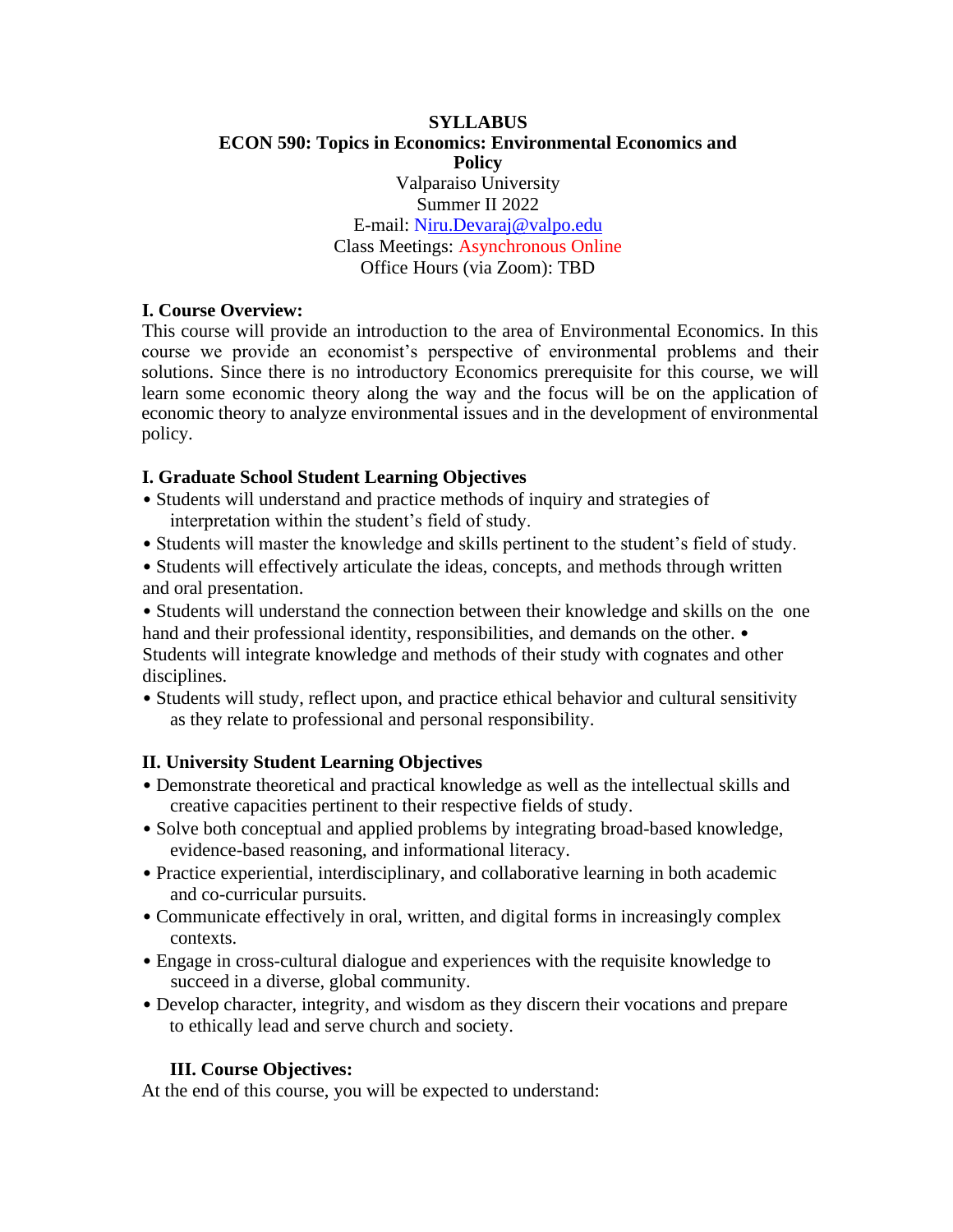• The fundamentals of economics, including what we mean by efficiency. • The requirements of efficient markets and the conditions under which markets fail. • The method of cost-benefit analysis.

• Economic techniques for measuring the value of environmental goods. • Environmental regulation and the use of market-based policies to address environmental problems

• Economic analysis of major environmental problems (air and water) and policy solutions.

Please note that when you realize the Course Learning Objectives, you are concurrently and partially fulfilling the University Student Learning Objectives listed above

## **IV. Text:**

Primary Text: Primary Text: *Environmental Economics: An Introduction,* Field, Barry C. and Field, Martha K., McGraw Hill.

Supplementary Reading: *Please check Blackboard for regular updates on readings and upcoming assignments.* 

## **V. Grading:**

Grading criteria: 60% - Assignments

20% - Midterm Exam

20% - Final Exam:

Grade Distribution: The following grade distribution is intended to give you a general idea of your standing in the course.

| Grade        | Percentage | Grade        | Percentage |
|--------------|------------|--------------|------------|
| A            | 100-92     | $A-$         | 92-88      |
| $B+$         | 88-84      | B            | 84-80      |
| $B -$        | 80-76      | $C+$         | 76-72      |
| $\mathsf{C}$ | 72-68      | $C-$         | 68-64      |
| $D+$         | 64-60      | D            | 60-56      |
| D-           | 56-52      | $\mathbf{F}$ | $<$ 52     |

#### **VI. Exams:**

• There will be no make-up exams, except in the case of family or medical emergency*.*  Therefore please ensure that you are able to take the exam on the given dates. • If you require extra time for exams or any other special accommodations due to disabilities please let me know at the beginning of the semester.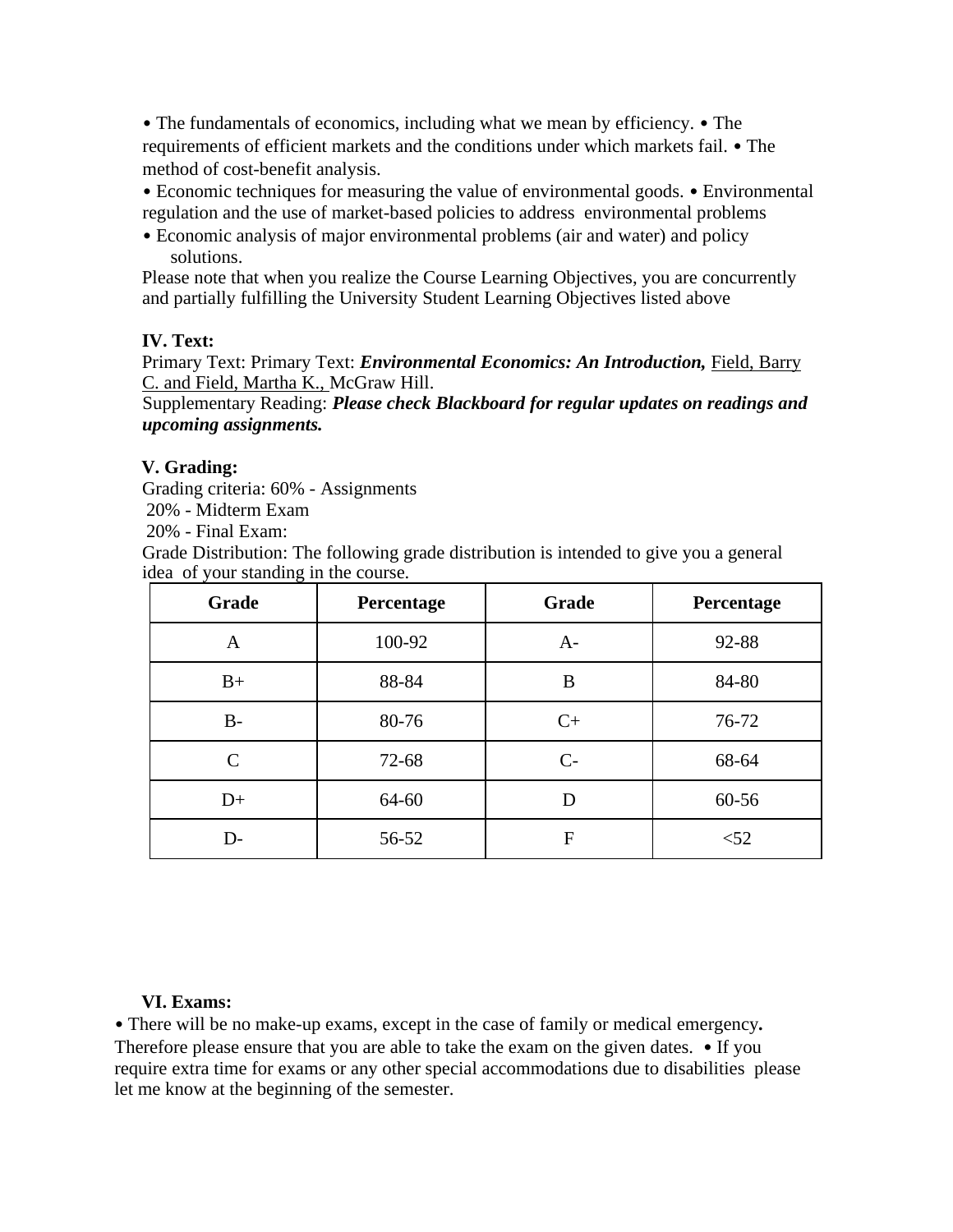#### **VII. Access and Accommodation:**

- The *Access & Accommodations Resource Center (AARC*) is the campus office that works with students to provide access and accommodations in cases of diagnosed mental or emotional health issues, attentional or learning disabilities, vision or hearing limitations, chronic diseases, or allergies.
- You can contact the office at **aarc@valpo.edu** or 219.464.5206. Students who need, or think they may need, accommodations due to a diagnosis, or who think they have a diagnosis, are invited to contact AARC to arrange a confidential discussion with the AARC office.
- Further, students who are registered with AARC are required to contact me if they wish to exercise the accommodations outlined in their letter from the AARC.

**VIII.** Covid-19 Classroom Conduct Statement

Even though we are meeting remotely, please be aware of the University's COVID-19 policy.

Following University policy, all students, faculty, and staff attending an on-campus class or event must be fully vaccinated against the COVID-19 virus, except for those who receive official University exemptions. When necessary for the safety of all, the University may require all faculty, students, and staff to wear a mask indoors for discrete periods of time. Any such decision will be made in consultation with the county and state health departments, the local conditions, and the advice of the CDC. At all times, individuals who are not vaccinated will be required to wear a mask indoors. All University policies will be updated regularly at https://www.valpo.edu/covid-info/ . Consistent with general faculty oversight of classroom conduct, students are required to follow the university guidelines for safety in the classrooms, labs, and other learning spaces.

- Students who fail to abide by these rules will first be asked to comply because it is University policy at this time; if they refuse, they will be reminded that it is required.
- If they again fail to comply then they will receive an unexcused absence for the class and may also receive a zero on any tests, quizzes, or other evaluated activities for that day, and/or a 5% reduction of their final class grade for each occurrence of non- compliance.
- Non-vaccinated students who refuse to wear a mask will be reported to the Dean of Student Life for conduct in violation of University policy.
- All instructors have the authority to ask all students to wear a mask in their classroom and create a seating chart for their classroom.
- Students who feel ill should not attend in-person classes. The University will provide information to the instructor, in a manner that complies with privacy laws, about students in these categories.

• Students required to miss class because they are following a COVID protocol outlined by their healthcare provider or the University should contact their instructors via email to create a plan for keeping up to date with their studies. University guidelines will be updated regularly at https://www.valpo.edu/lookingforward/

#### **IX. Assignments:**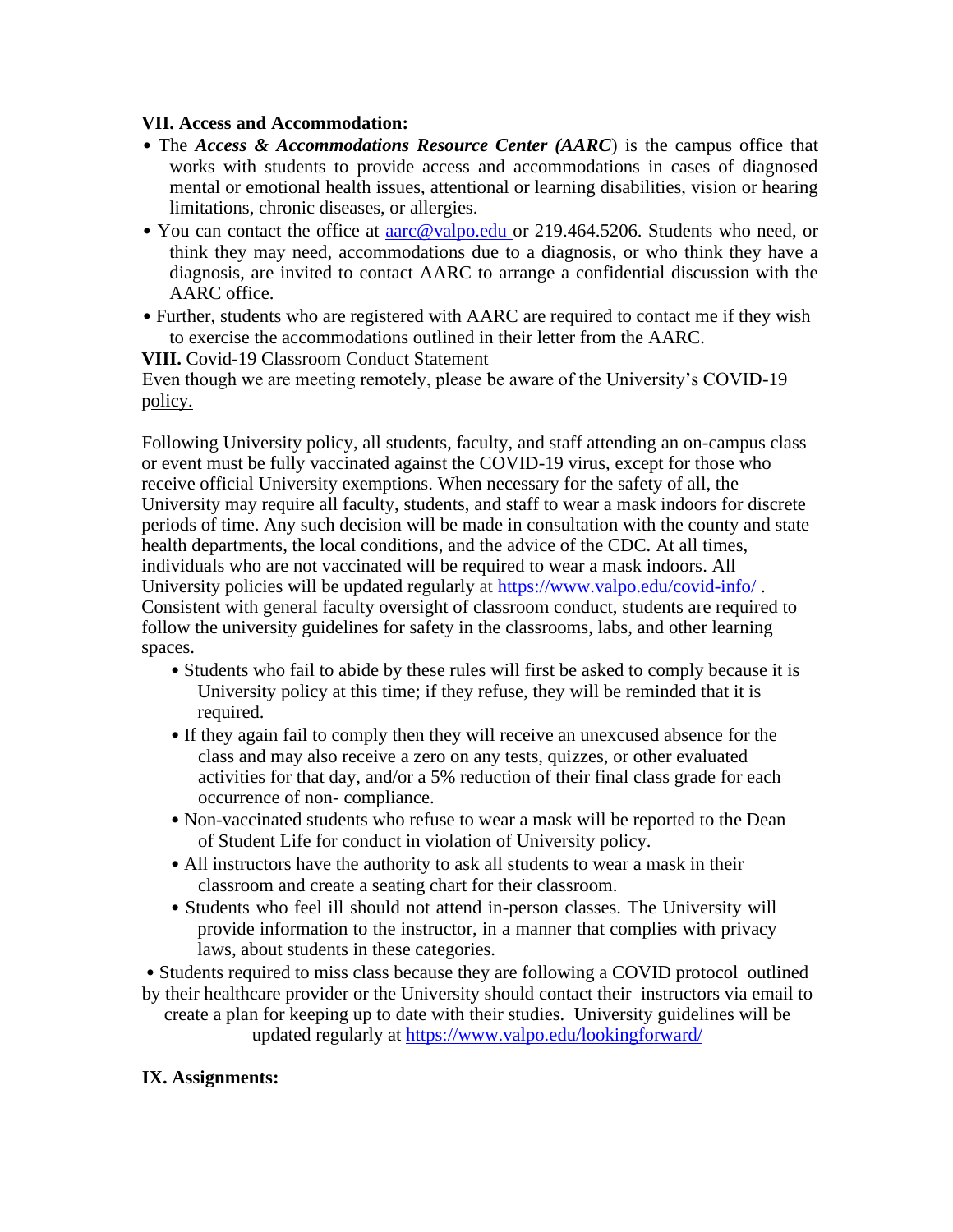- Homeworks, in-class assignments and readings will be handed out on a random basis. Please ensure that you submit your homeworks in a timely manner. There is a 20% penalty on the homework grade for every day of late submission. Before you start working on the assignments it is strongly recommended that you read the chapter and understand key concepts. Also do not leave completion of the homework to the last minute as they do involve some prior understanding of the relevant material.
- You will be required to do a variety of analyses involving graphing, computations and calculations, especially on the homework assignments, to help you develop strong problem solving skills, and build a sound foundation of the concepts covered in class.
- During the course of the semester I will occasionally post problems and readings on Blackboard and/or distribute them in class. These assignments are intended to improve your understanding of the material and will not be graded**.** It is your responsibility to work on these exercises and approach me if you have any difficulty understanding the material or are unable to solve the problems. If you are not able to make it during my office hours you can also make an appointment to see me at any other time.

All relevant readings, chapter outlines and review material will be posted on Blackboard.

# **X. Class Cancellation:**

- Notifications of class cancellations will be made through Blackboard with as much advance notice as possible. It will be both posted on Blackboard and sent to your Valpo e-mail address.
- If you do not check your Valpo e-mail account regularly or have it set-up to be forwarded to your preferred e-mail account, you may not get the message. Please check Blackboard and your Valpo e-mail (or the e-mail address it forwards to) before coming to class.

# **XI. Honor Code:**

Valparaiso University operates under a student initiated Honor Code. Each student studying at Valparaiso University agrees to conform to the Code. All new students should read the following explanation, since they must sign their registration form indicating that they will abide by the Honor Code. The Honor Code is an integral part of VU and permits students to do their academic work in an atmosphere of responsible freedom. The Honor Code is based on the highest principles of Christian ethics and morality and presumes that every student is willing to maintain honesty in all academic work, as well as other phases of university living. Students are required to sign the pledge, indicating that they have submitted honest work and have not allowed the dishonesty of others to erode the integrity of the Honor System:

# **I have neither given or received nor have I tolerated others' use of unauthorized aid.**

The Honor Code applies to all students registered for academic credit at Valparaiso University. Students have the responsibility for not using, giving or tolerating unauthorized aid. When the definition of authorized aid is in question, students should ask the instructor to interpret the application of the Honor Code.

# **X. Academic Support:**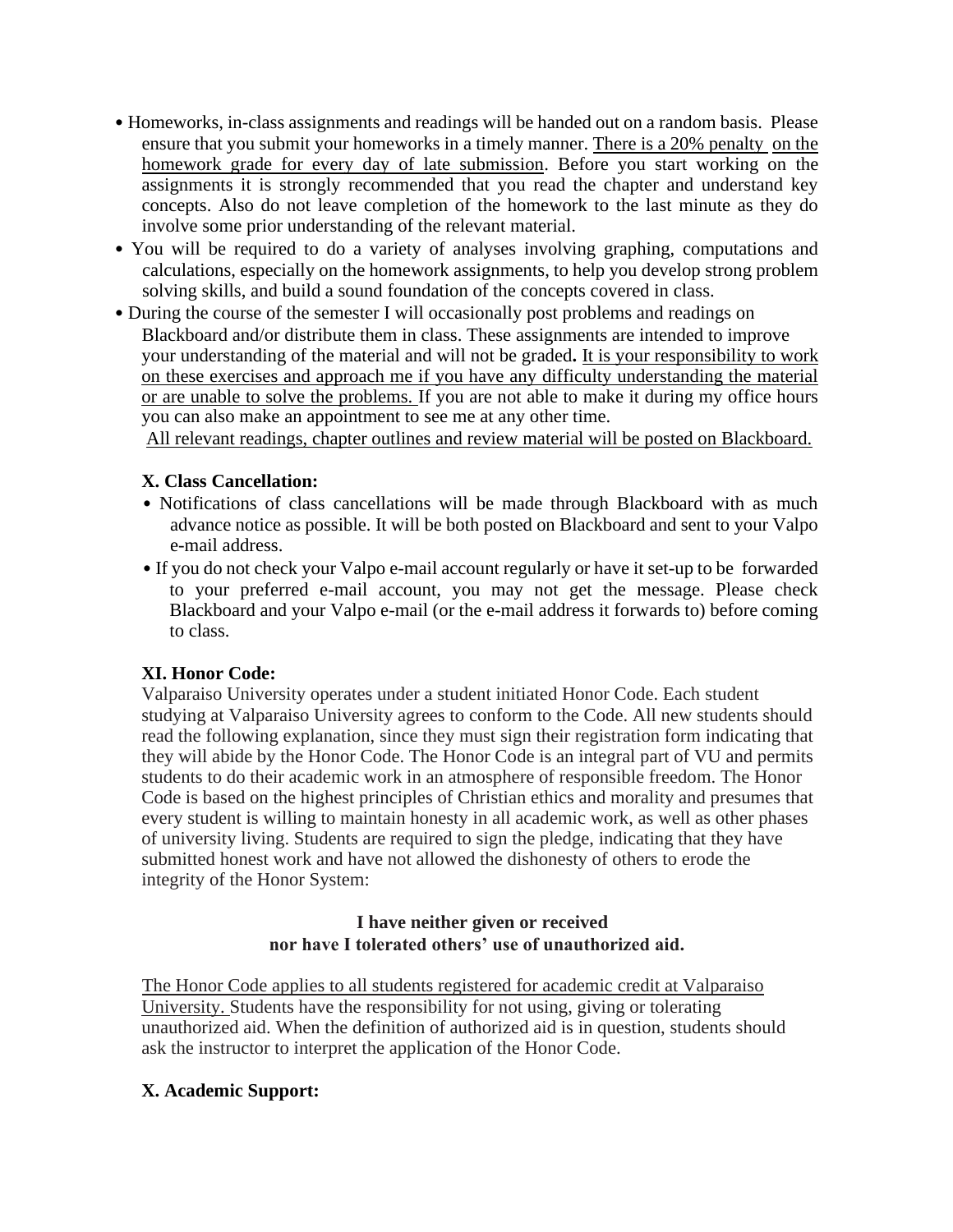The librarian best able to help you navigate information resources for independent research or additional reading is listed on the library research guide for our department. The guide can be found at (http://libguides.valpo.edu/economics). Our librarian for Economics is Professor Ruth Connell*.* Her contact information can be found on the Economics liaison guide at http://library.valpo.edu/liaison.html

# **XI. Title IX:**

Valparaiso University strives to provide an environment free of discrimination, harassment, and sexual misconduct (sexual harassment, sexual violence, dating violence, domestic violence, and stalking). If you have been the victim of sexual misconduct, we encourage you to report the incident. If you report the incident to a University faculty member or instructor, she or he must notify the University's Title IX Coordinator about the basic facts of the incident.

Disclosures to University faculty or instructors of sexual misconduct incidents are not confidential under Title IX.

*Confidential support services* available on campus include: Sexual Assault Awareness & Facilitative Education Office "SAAFE" (219-464-6789), Counseling Center (219-464- 5002), University Pastors (219-464-5093), and Student Health Center (219- 464-5060). For more information, visit http://www.valpo.edu/titleix/

# **XII. Emergencies:**

VU's Emergency Notification System (ENS) uses multiple forms of communication, including e-mail, building alarms, outdoor sirens, message boards, computer alerts, Twitter, and public address messaging. Please review the specific procedures for this class found in Blackboard. Remember: "Siren inside, GO outside; Siren outside, GO inside." To evacuate, gather your personal belongings quickly and proceed to the nearest exit. Do not use the elevator. To shelter in place, move away from the windows and stay low to the ground; lock or barricade the door if there is a threat of violence.

# **XVII. Course Topics:**

The following table gives a *tentative* outline of the chapter topics and schedule for the semester. I will periodically post readings and make announcements on Blackboard and in class and it is your responsibility to stay current with the course material. *Stay tuned!*

| Number | Week  | Topic                                                                                           |
|--------|-------|-------------------------------------------------------------------------------------------------|
|        | 06/26 | Syllabus and Introduction<br>What is Environmental Economics<br>The Economy and the Environment |